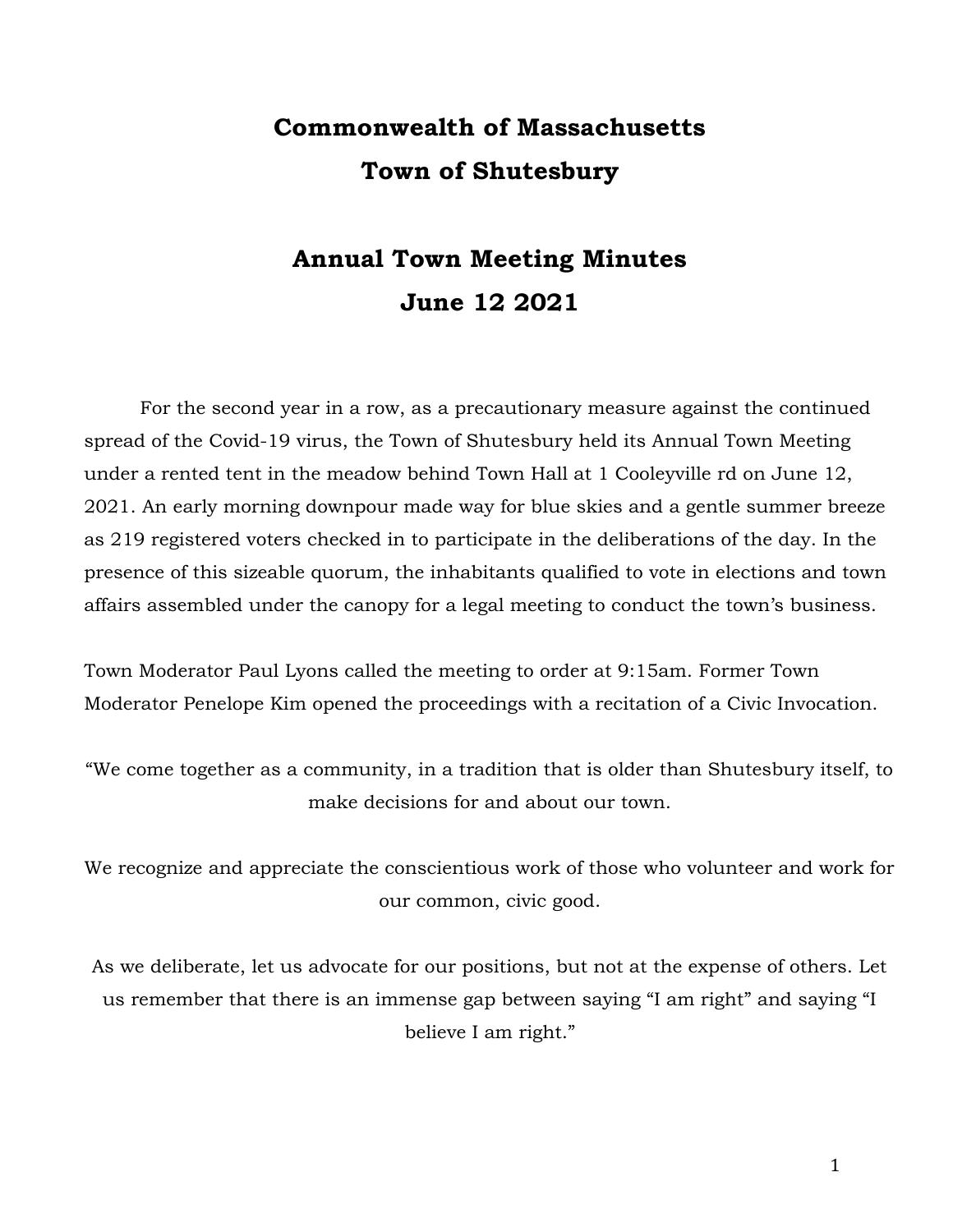And that our neighbors with whom we may disagree are good people with hopes and dreams as true and as high as our own.

And let us remember that in the end, caring for each other, in this community, is of far greater importance than any differences we may have."

Gifts of potted roses were made to honor the retirements of Selectboard Member J. April Stein, and Former Town Clerk Susan Mosher. Both individuals were thanked for their service to the town, with especial note being made of the fact that Mosher's retirement was delayed by 6 months the previous year due to the ongoing pandemic and the 2020 election cycle. After a well-earned round of applause for both individuals, the meeting began in earnest.

**Article 1.** A motion was made and seconded that the Town of Shutesbury vote to hear, and receive reports of town officers, committees, and boards.

#### Article 1 passed unanimously.

The representatives who delivered reports to Town Meeting on behalf of their respective public bodies are as follows: Gary Bernhard for Recycling & Solid Waste Committee. Miriam DeFant for Conservation Commission. Mary Anne Antonellis for the Board of Library Trustees. Jeff Lacy for the Planning Board. Moderator Lyons read a written report on behalf of the Historical Committee and the Open Space Committee.

**Article 2.** A motion was made and seconded for the Town to vote to amend Section VI of the Amherst Pelham Regional School District Agreement by adding subsection j) as follows: "For Fiscal Year 2022 only, the alternative operating budget assessment shall be calculated as 65% of a five-year average of minimum contributions with the remainder of the assessment allocated to the member towns in accordance with the per-pupil method found in Section VI (e) of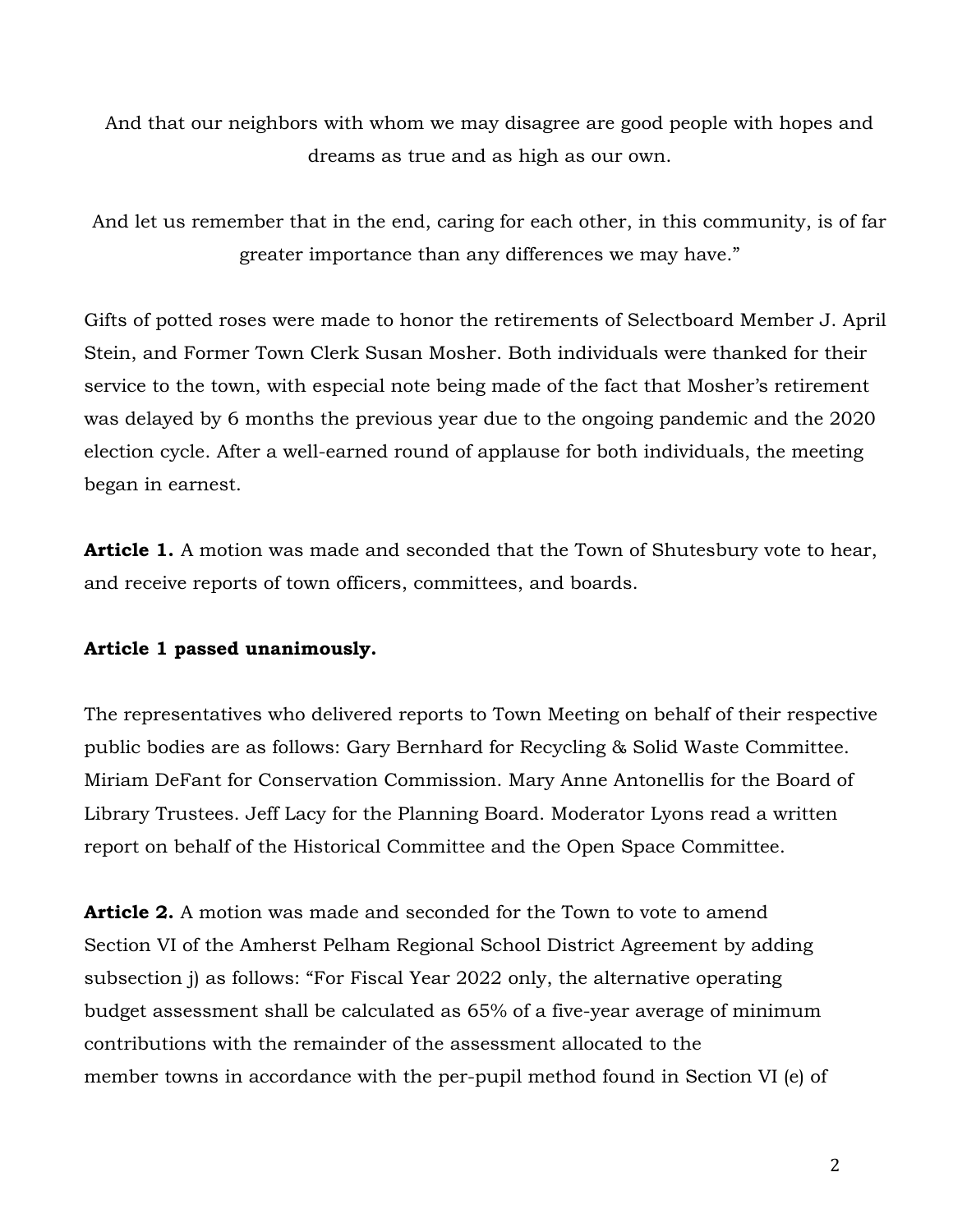the Amherst Pelham Regional School District Agreement. The five-year average of minimum contributions will include the five most recent years."

#### Article 2 passed unanimously.

**Article 3.** A motion was made and seconded for the Town to vote to set the salary compensation for all elected officials of the town (Select Board, Town Clerk, Moderator and Constable) as provided by MGL Chapter 41, Section 108, to be made effective from July 1, 2021, as contained in the budget.

#### Article 3 passed unanimously.

**Article 4.** A motion was made and seconded that the Town vote to raise and appropriate, transfer from available funds, borrow, or otherwise provide a sum of money to meet town expenses including operations, capital, salaries, and school expenses of \$6,627,635 by raising the sum of \$6,578,800 and transferring \$20,425 from the Septic Betterment Fund, and transferring \$28,410 from free cash for the fiscal year beginning July 1, 2021.

Stein moved to amend the motion to vote on Article 4 by reducing the first two amounts cited by \$300 to \$6,627,335 (from \$6,627,635) and \$6,578,500 (from \$6,578,800) in order to resolve an accounting error.

The motion to amend was seconded and the amendment passed unanimously.

Copies of the budget were made available to the public prior to Town Meeting online at www.shutesbury.org, and a limited number of paper copies were available at Town Meeting itself. Representatives of the Finance Committee read through the budget line by line and Moderator Lyons asked voters to raise their hand if they wished to hold (had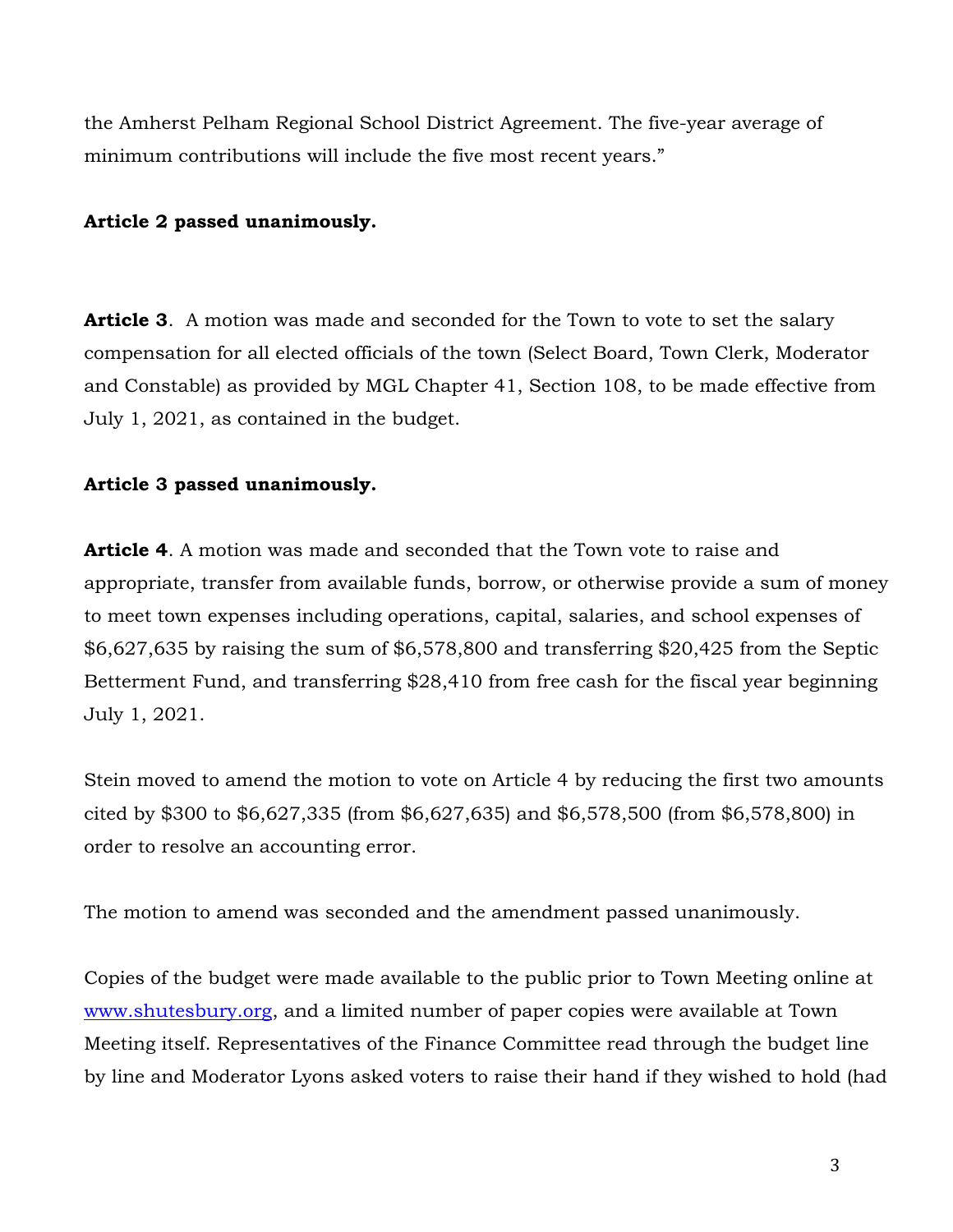a question or wished to discuss a certain line item), as an alternative to holding discussion on every single line item. Hands were raised for the following lines:

Line 21: Assessors Clerk Line 38: Salary – Assistant Town Collector Line 105: Tree Warden Line 111: Charter Sending Tuition Line 162: Retirement County Line 166: OPEB Trust Fund Line 178: Transfer to Capital Stabilization

In reference to Lines 21 and 38, the need for department staff was questioned. Numerous residents, including Town Government officials speaking from the audience microphone to voice their personal opinions, stood up to defend the need for Assistants and Clerks in a functional local government.

The resident who called for a hold on Line 105 wished to know what a Tree Warden does. Tree Warden Don Wakoluk explained his duties.

One resident asked for clarification on Line 111. The question was answered satisfactorily by Shutesbury Elementary School Principal Jacqueline Mendonsa, Chair of the Shutesbury School Committee Dan Hayes, Town Administrator Rebecca Torres and Town Accountant Gail Weiss. The resident thanked the respondents for their answers and discussion continued.

Questions about Lines 162 and 166 were answered by the Finance Committee, the Town Administrator and Town Counsel.

Jeff Lacy made a motion to amend the main motion by adding the sentence: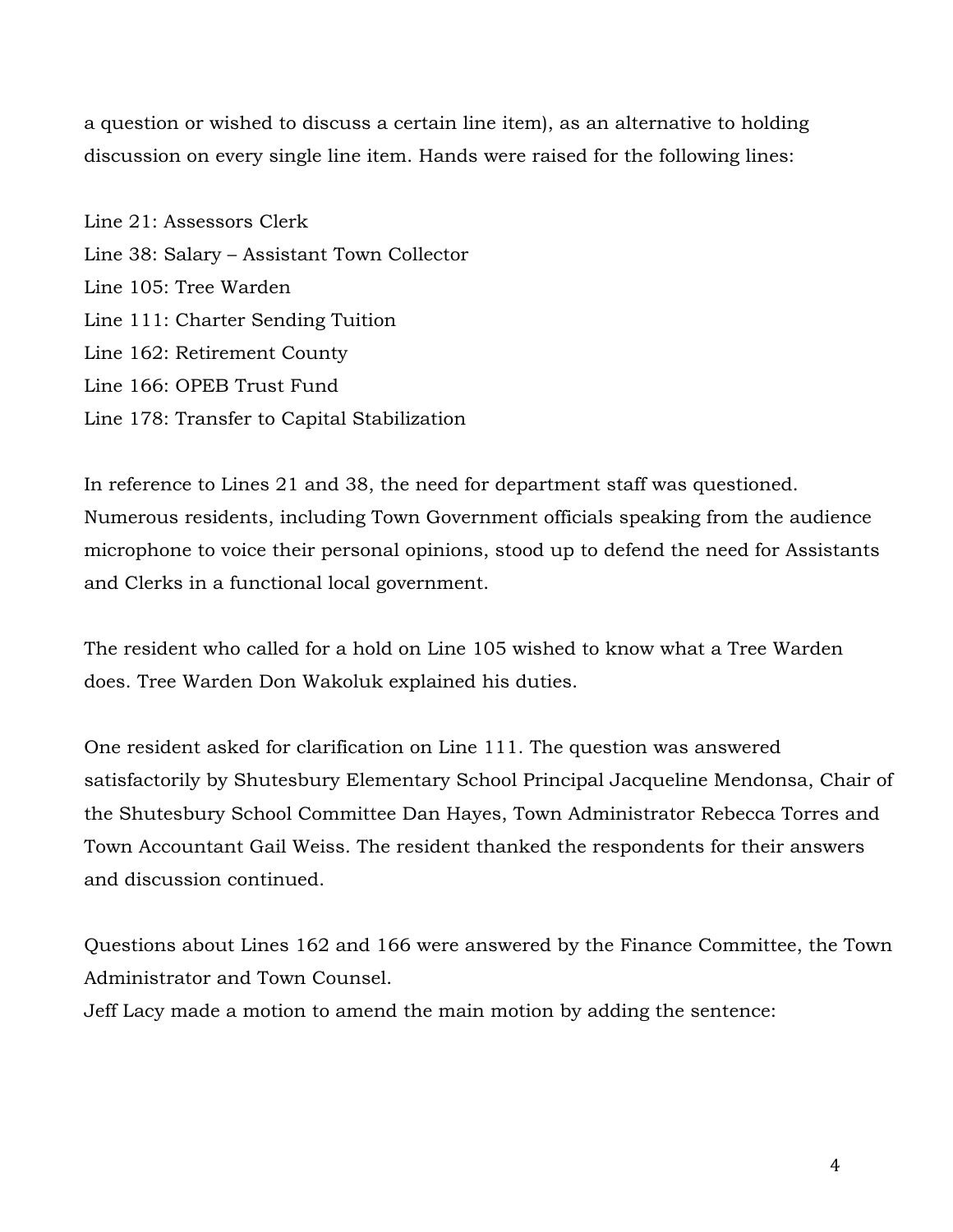"That the amount of \$112,695 on Line 178 be stricken from the budget and instead the same amount be transferred from Free Cash into Capital Stabilization."

The motion to amend was seconded and the amendment failed by majority vote.

The Moderator called for a vote on Article 4.

## Article 4 passed by majority.

**Article 5.** A motion was made and seconded for the Town to vote to fund the construction of a replacement culvert at Locks Pond Rd and Lake Dr, near the dam by borrowing up to \$201,007, transferring \$250,000 from capital stabilization and using the remaining funds of the Municipal Small Bridge grant for a total of up to \$801,007.

Selectboard Member Rita Farrell made the motion and Town Administrator Rebecca Torres explained that the reason the figures cited in the motion were lower than the figures cited in the original article was because replacing the culvert was going to cost less money than originally expected.

## Article 5 passed by a 2/3rds majority.

Article 6. A motion was made and seconded for the Town to vote to transfer \$254,100 from Free Cash to the Shutesbury Elementary School Gym Roof Replacement Project.

## Article 6 passed unanimously.

**Article 7.** A motion was made and seconded for the Town to vote to transfer \$17,000 from Stabilization, for design and engineering of an upgrade to the Shutesbury Elementary School HVAC Control System.

## Article 7 passed unanimously.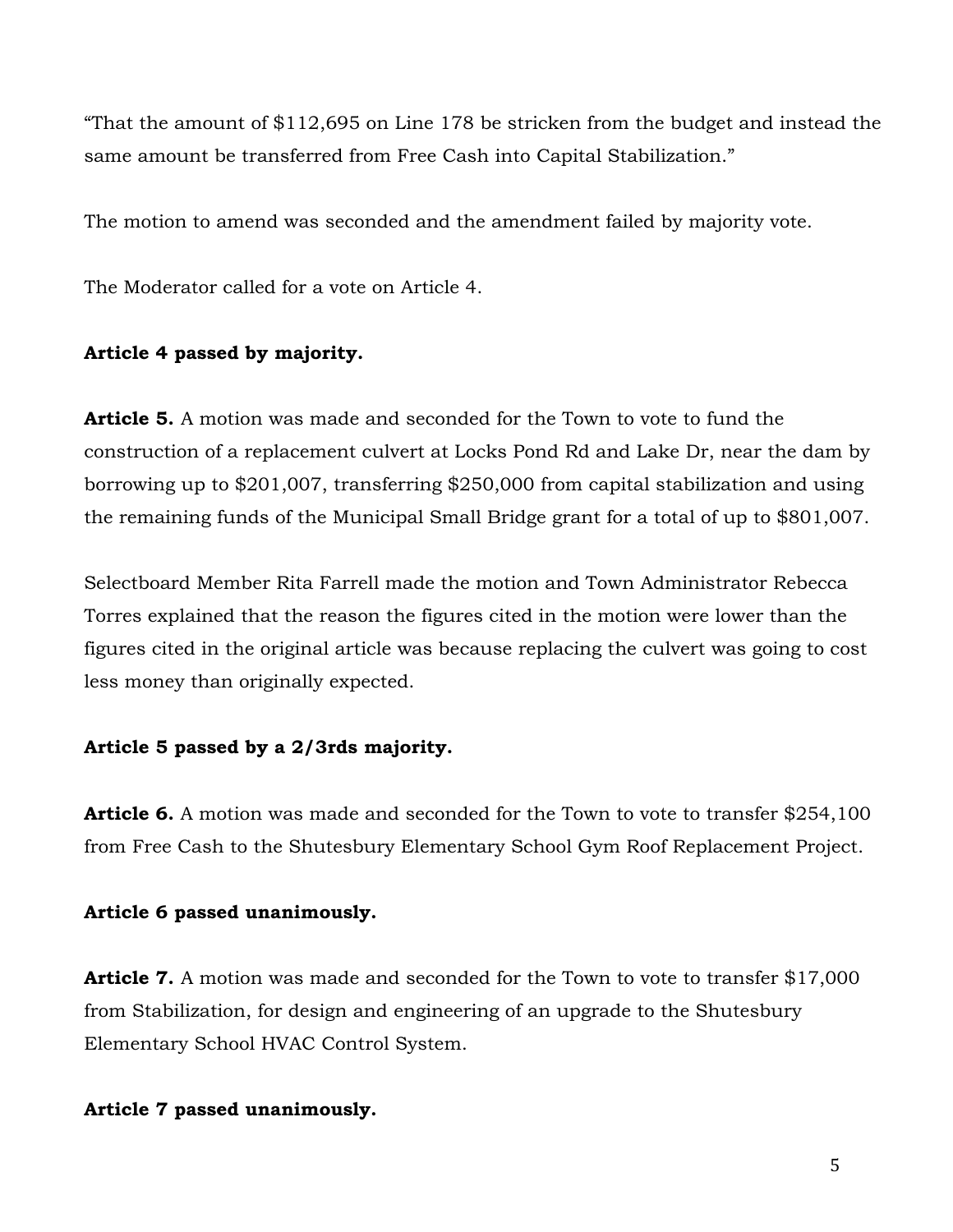**Article 8.** A motion was made and seconded for the Town to vote to approve a transfer from Free Cash to Stabilization in the amount of \$350,000.00.

#### Article 8 passed unanimously.

Article 9. A motion was made and seconded for the Town of Shutesbury to vote to authorize the Selectboard and/or the Library Trustees to apply for state funds through the Massachusetts Pubic Library Construction Program (MPLCP) Small Library Pilot, which might be available to defray all or part of the cost of the design, construction and equipping of a new library project and to authorize the Library Building Committee and/or Selectboard and/or Library Trustees to accept and expend the MPLCP funds when received without further appropriation.

Library Director Mary Anne Antonellis described the state grant program and gave an update on ongoing community fundraising efforts for the construction of a new public library. One resident suggested it was too early in the planning process to apply for such a grant and that the Town should wait to vote until there was a design to vote upon. Katherine Cell of the Board of Library Trustees explained that a supportive Town Meeting endorsement would strengthen Shutesbury's application. Another resident stood to express their gratitude for the Spear Memorial Library, for all the programming that the library has made available throughout the pandemic, and all the labor Antonellis performs for the community. This resident urged the assembly to imagine how much more might be accomplished with the advantages of running water and more space.

#### Article 9 passed by clear majority.

Article 10-11: Moderator Lyons asked if there were any holds on Articles 10 and 11. There were none and so the motion was made for the Town to approve Articles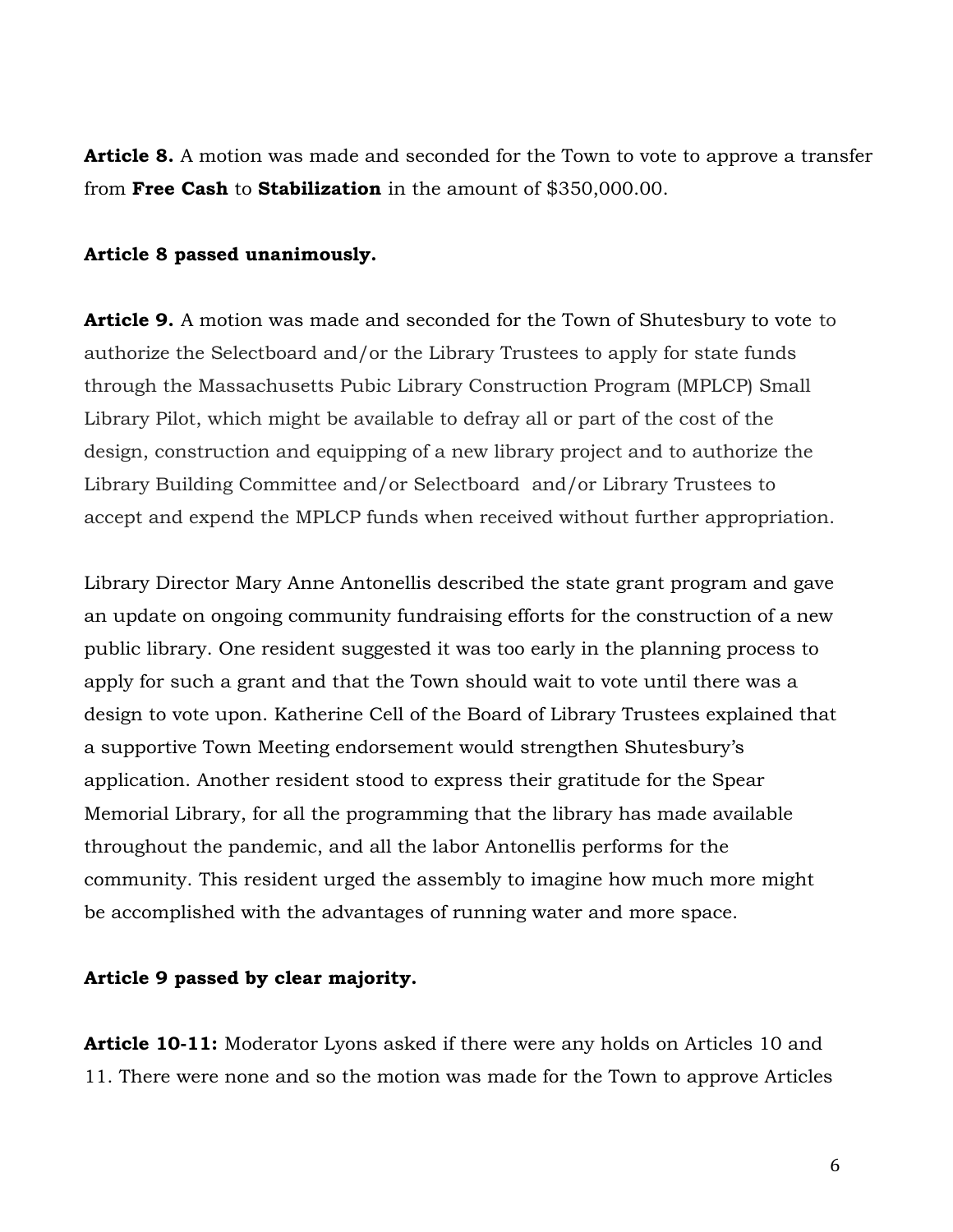10 and 11 as written in the Warrant, except for the words 'or take any other action relative thereto.'

### Article 10 and Article 11 passed unanimously.

**Article 12.** A motion was made and seconded for the Town to vote to appropriate \$2,500 from the Open Space/Recreation Fund balance to hire an experienced trail consultant to conduct an ecological evaluation of current trails in the Southbrook Conservation area/Town Beach conservation area and provide rerouting suggestions and plans for new trails to expand and interconnect the trail system.

## Article 12 passed unanimously.

**Article 13.** A motion was made and seconded for the Town to vote to appropriate \$20,000 from the Open Space/Recreation Fund balance to construct a fenced-in Community Garden in Shutesbury on unused land behind the Town Hall. The garden will originally support 8 plots of garden space for town residents and is potentially expandable to 20 plots.

## Article 13 passed by majority.

Article 14. A motion was made and seconded for the Town of Shutesbury to vote to amend the Town of Shutesbury Zoning Bylaw by deleting Section 9.3B and by inserting the following new section after the existing section 10.3 at the end of ARTICLE X - ADMINISTRATION AND ENFORCEMENT:

\*\*\*

## SECTION 10.4 Planning Board

## 10.4 A. Associate Members

There shall be two associate members of the Planning Board as provided for under MGL c 40A, Section 9.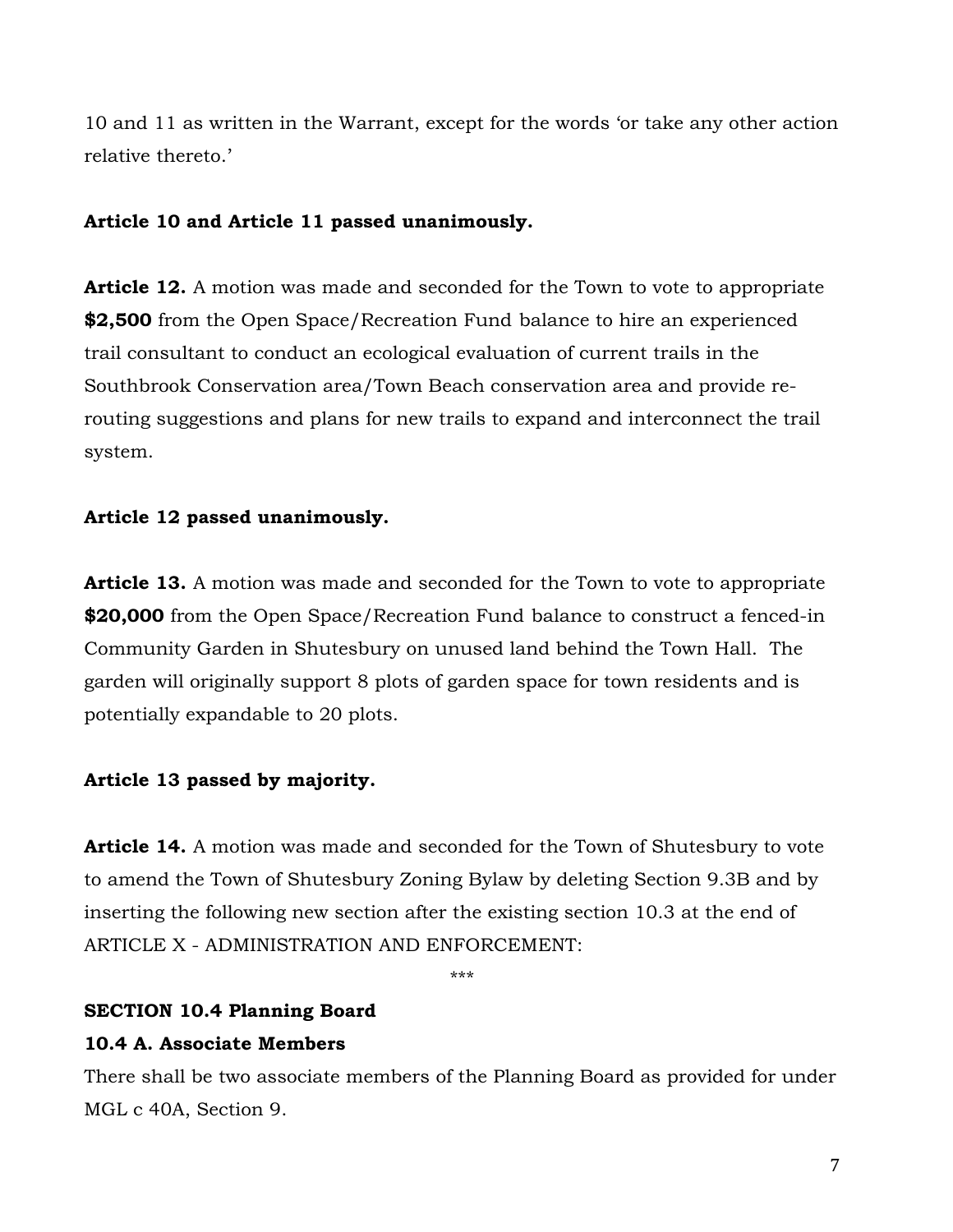Appointments may occur at any time. The Planning Board shall notify the Select Board in writing of its intention to begin a process for associate member appointment.

The Planning Board will establish the process for soliciting and receiving the names of interested individuals; notice of the opportunity should be made broadly to the residents of Shutesbury. Given that the Planning Board is an elected body, individuals eligible to serve as associate members shall be registered voters in the Town of Shutesbury.

The Planning Board shall recommend individuals to be considered for appointment. Associate members will be appointed by a majority of the members of the Planning Board and the Select Board who are in attendance at a joint meeting for this purpose.

The term of an associate member shall be one year; mid-year appointments shall run through June 30. Associate members may have their term renewed by a majority of the members of the Planning Board and the Select Board who are in attendance at a joint meeting for this purpose. There shall be no limit to the number of renewals for an associate member.

The Planning Board chairperson may designate one or two associate members to participate as an acting member of the Planning Board at any time in the case of absence, inability to act, or conflict of interest, on the part of any Planning Board member; or in the event of a vacancy on the board. Participation by an associate member shall be time or purpose limited. Designation by the chairperson shall include a statement indicating the time period for participation or the purpose for participation. An associate member's participation shall end upon the completion of the stated purpose or time period, unless extended by the chairperson.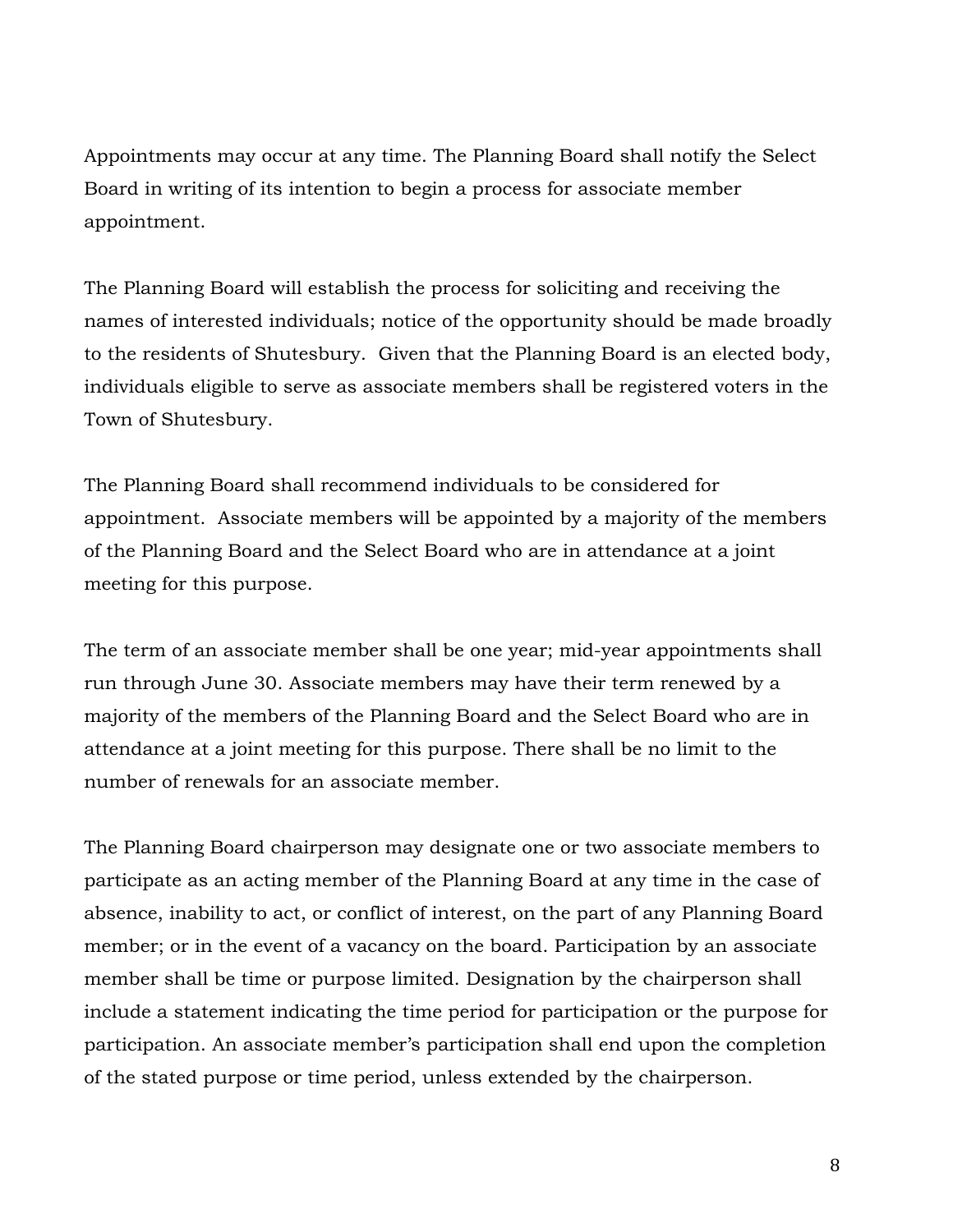When designated, an associate member may participate fully in procedures for a special permit, site plan review, or any other application before the Planning Board; as well as other procedural matters designated by the chairperson, including but not limited to conducting hearings of the Planning Board.

Associate members are expected to regularly attend Planning Board meetings. When not acting as full members, associate members may be seated with the Planning Board and receive communications in order to follow Planning Board business. Associate members, when not acting as full members, may participate in deliberation at the discretion of the chairperson. When not acting as a full member of the Board, associate members may not vote nor participate in executive session.

Vacancies for unexpired terms of an associate member shall be filled in the same manner as for original appointments.

An associate member may be considered for a vacancy on the Planning Board in accordance with the normal process for filling a vacant position.

\*\*\*

## Article 14 passed by clear 2/3 majority.

Article 15. A motion was made and seconded for the Town of Shutesbury to vote to amend the Town of Shutesbury Zoning Bylaw by inserting the following new section after the existing section 3.5 at the end of ARTICLE III, ZONING DISTRICTS: USE REGULATIONS:

\*\*\*

#### "Section 3.6 Access to Use

Access, including for appurtenant drainage facilities and utilities, from public ways across other districts to the FC District for an allowable use in the FC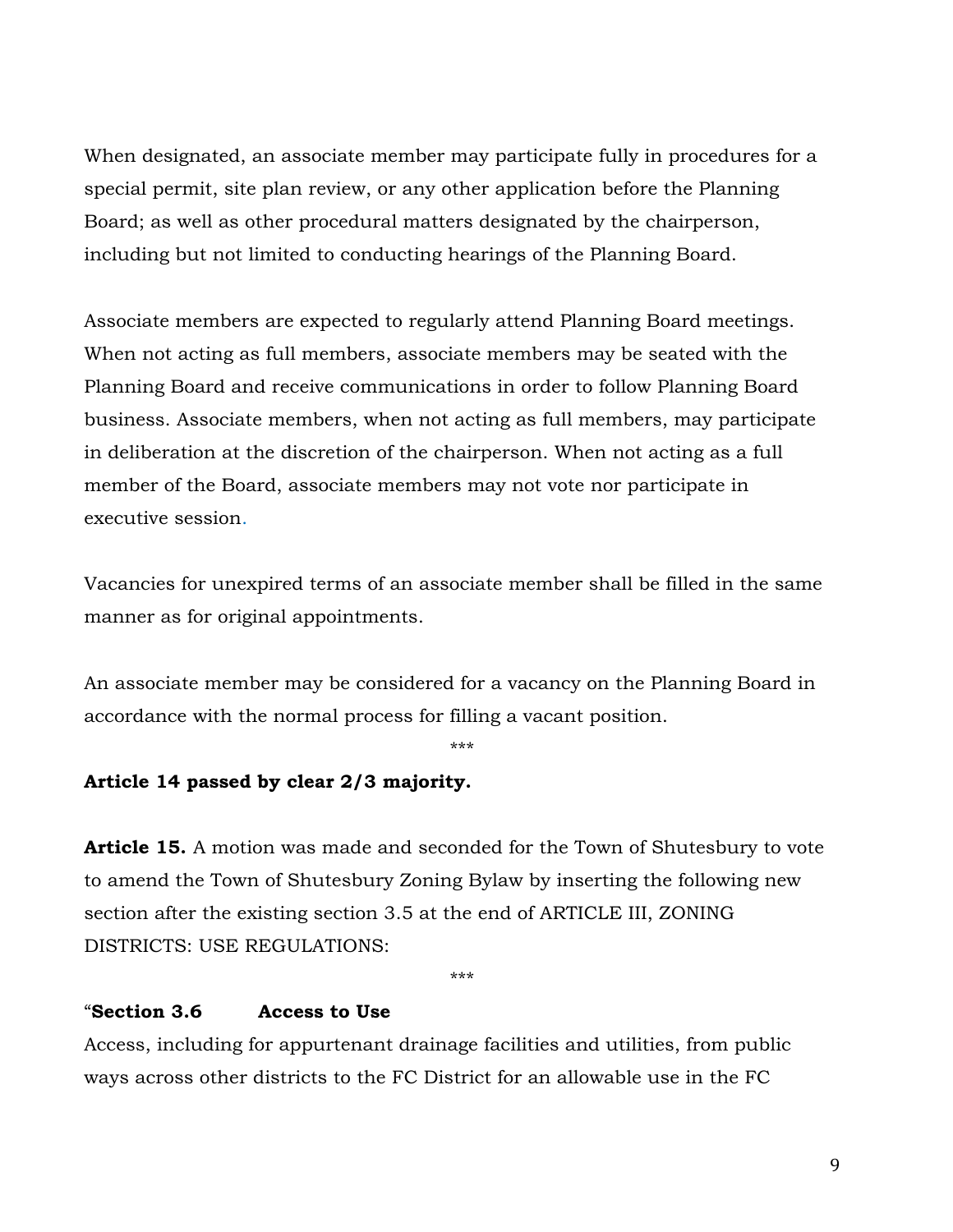District shall be permitted under the same terms as the use and as a single unified permit application."

\*\*\*

## Article 15 passed by 2/3 majority.

Article 16. A motion was made and seconded for the Town to vote to appropriate the sum of \$473,400.00 for the MLP Enterprise Fund beginning July 1, 2021 in accordance with the provisions of M.G.L. c.44, sec 53 F  $\frac{1}{2}$ , amount to be funded from the following sources:

| MLP ENTERPRISE FUND OPERATING BUDGET FY2022 |  |
|---------------------------------------------|--|
|---------------------------------------------|--|

#### Expenses NOTES

| Routine network            | \$     | Annual Maintenance                                   |
|----------------------------|--------|------------------------------------------------------|
| maintenance                | 60,000 |                                                      |
| Truck retainer fee         | \$     |                                                      |
|                            | 12,000 | $1,000$ per month                                    |
| Insurance                  | \$     |                                                      |
|                            | 10,000 | Insurance via MIIA with 10K deductible               |
| Backhaul                   | \$     | 10GB CrownCastle connection \$1,750/ month;          |
|                            | 30,840 | 250MB MBI/backup \$850/mo                            |
|                            |        | $TOTAL = $30,840$                                    |
| MLP Manager Stipend        | \$     |                                                      |
|                            | 12,600 |                                                      |
| <b>Employment Overhead</b> | \$     |                                                      |
|                            | 310    | Medicare: \$183; Workers Comp \$127                  |
| Lifeline CAFII             | \$     | \$2K per year flat admin cost plus \$80 for each new |
| Administration             | 7,000  | recipient application, then \$50 annual renewal for  |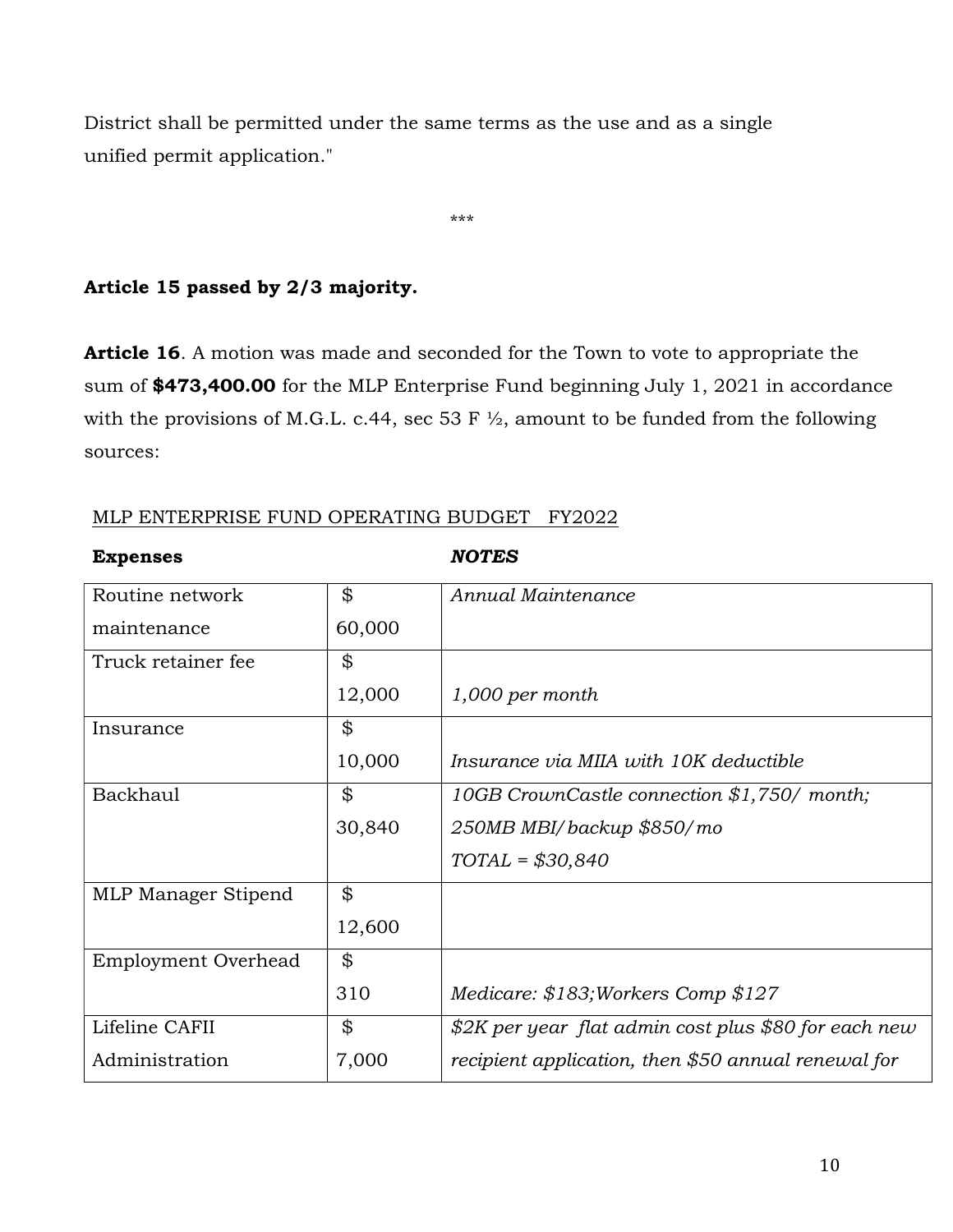|                                  |                | each recipient (estimating < 100 applications         |  |
|----------------------------------|----------------|-------------------------------------------------------|--|
|                                  |                | <i>annually</i> )                                     |  |
| Bond fee for poles               | \$             |                                                       |  |
|                                  | 6,750          | 3K for Ngrid and Verizon; 750 for Eversource          |  |
| Pole rental                      | \$             |                                                       |  |
|                                  | 20,670         | $$13.78 \times 1500 \text{ poles}$                    |  |
|                                  |                |                                                       |  |
| Calix Essentials Support         | \$             | Annual Maintenance contract with Calix. Provides      |  |
|                                  | 7,595          | direct support and emergency electronic equipment     |  |
|                                  |                | replacement.                                          |  |
| Supplies                         | \$             | Office supplies, postage, data backup                 |  |
|                                  | 500            |                                                       |  |
| Legal                            | \$             |                                                       |  |
|                                  | 1,000          |                                                       |  |
| Electronics Hut                  | \$             | HVAC maintenance \$500, Security Monitoring \$300,    |  |
| Operations                       | 1,300          | Building Maintenance \$500                            |  |
| Electronic Depreciation          | \$             | To replace electronics in 7-10 years. Hut servers and |  |
| (Broadband Capital               | 37,895         | switches, home routers and ONTs.                      |  |
| Stabilization)                   |                |                                                       |  |
| Debt Service                     | $\mathfrak{P}$ | \$101,200 Payment due 4/3/2022 on \$883,333 10        |  |
|                                  | 235,055        | year note. \$3,855 int. payment due $8/20/2021$ on    |  |
|                                  |                | \$406,870 BAN. \$130,000 additional prin. payment.    |  |
| <b>Electronics Hut Utilities</b> | \$             | Electricity to power hut $($3,600)$ , shared propane  |  |
|                                  | 5,200          | (\$600, full tank fill), shared generator maintenance |  |
|                                  |                | $($1,000)$ . Indirect Costs reimbursed to town.       |  |
| Accounting                       | \$             |                                                       |  |
|                                  | 1,200          | Indirect Costs reimbursed to town.                    |  |
| Treasurer                        | \$             |                                                       |  |
|                                  | 1,800          | Indirect Costs reimbursed to town.                    |  |
| Auditor                          | \$             |                                                       |  |
|                                  | 850            | Indirect Costs reimbursed to town.                    |  |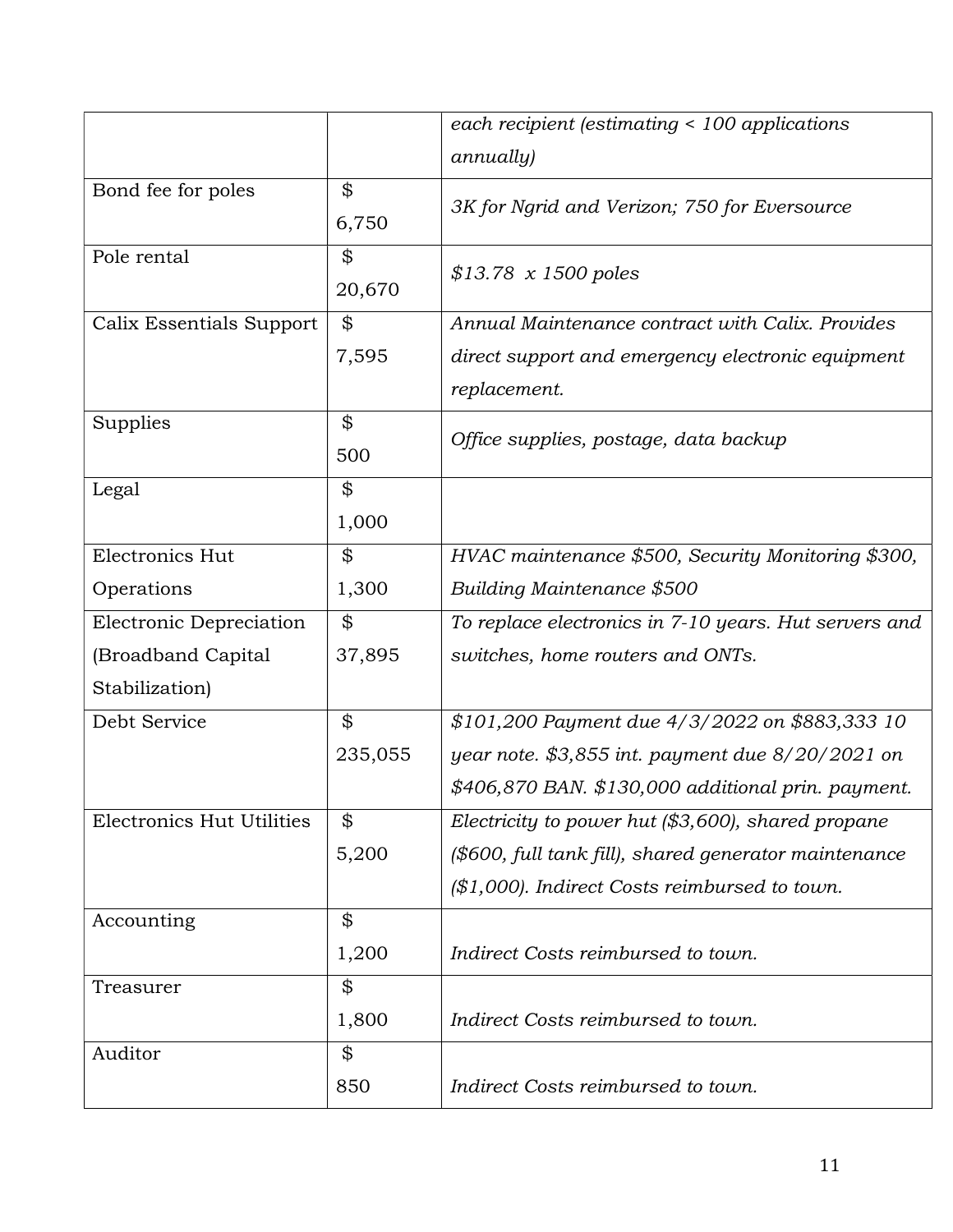| <b>OPERATIONS</b>         | \$      |                                              |
|---------------------------|---------|----------------------------------------------|
| <b>SUBTOTAL</b> $452,565$ |         |                                              |
| Extraordinary &           | \$      |                                              |
| Unforseen                 | 20,835  | Emergency Reserve Fund                       |
|                           | \$      |                                              |
| <b>OPERATIONS TOTAL</b>   | 473,400 |                                              |
| Income                    |         |                                              |
| <b>MLP</b> Fees           | \$      | MLP Fee: [(Basic= $$52.00/$ month x 750) + ( |
|                           | 473,400 | Vacation=\$45.00/month x 10) $x12$           |

## Article 16 passed unanimously.

Article 17. A motion was made and seconded for the Town of Shutesbury to vote to appropriate the FY 2020 MLP certified retained earnings of 123,544.00 to pay down the principal of the Bond Anticipation Note (BAN) due on 8/20/2021.

## Article 17 passed unanimously.

**Article 18.** A motion was made and seconded for the Town of Shutesbury to vote to authorize the Select Board to petition the General Court for passage of a special law to provide for a Means-Tested Senior Citizen Property Tax Exemption, which legislation reads as follows below:

## AN ACT AUTHORIZING THE TOWN OF SHUTESBURY TO ESTABLISH A MEANS-TESTED SENIOR CITIZEN PROPERTY TAX EXEMPTION.

\*\*\*

Be it enacted by the Senate and House of Representatives in General Court assembled, and by the authority of the same as follows:

SECTION 1. With respect to each qualifying parcel of real property classified as class one, residential in the Town of Shutesbury, there shall be an exemption from the property tax in an amount to be set annually by the Select Board as provided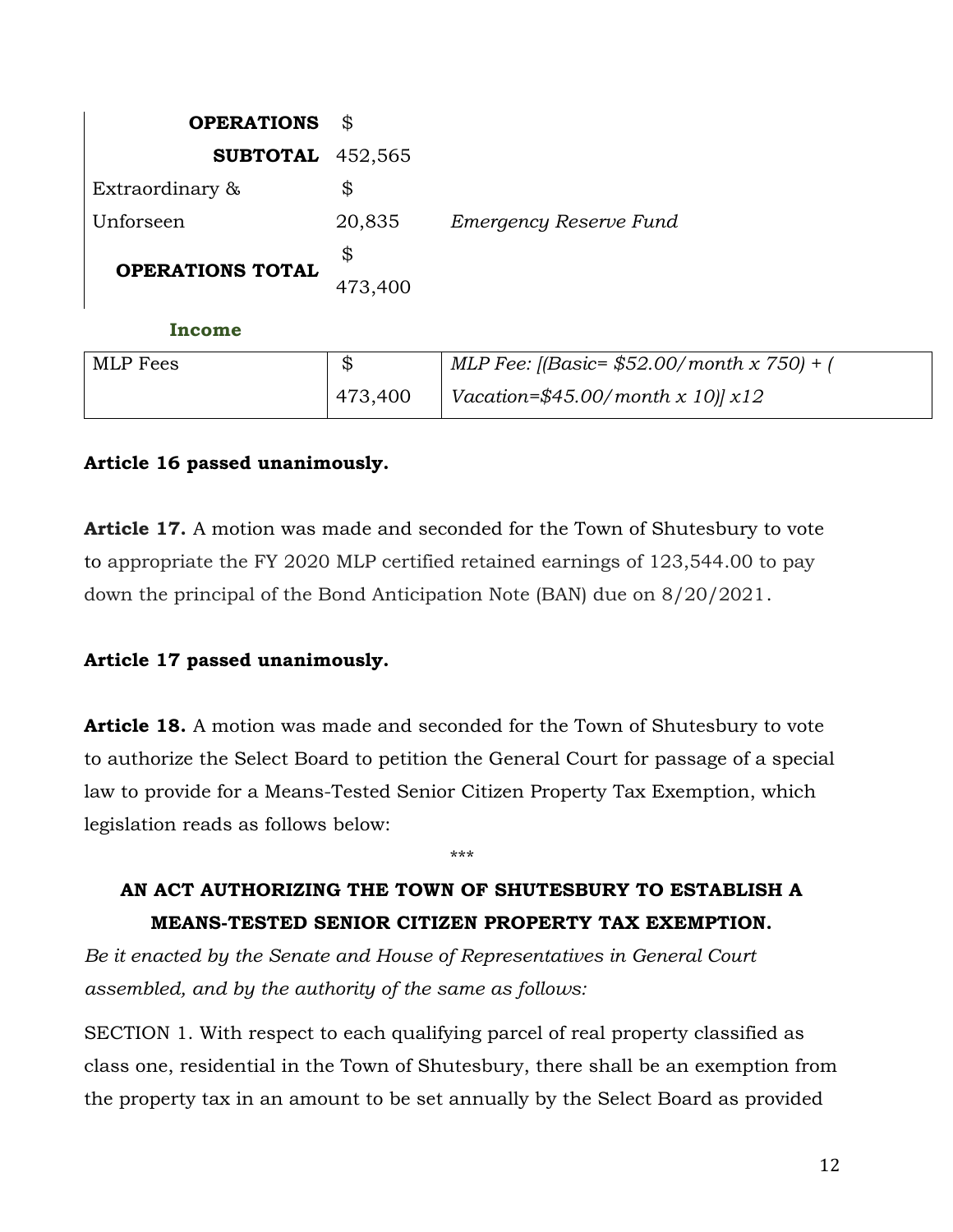in Section 3. The exemption shall be applied to the domicile of the taxpayer only. For the purposes of this act, "parcel" shall mean a unit of real property as defined by the Board of Assessors under the deed for the property and shall include a condominium unit. The exemption provided for in this section shall be in addition to any other exemptions allowed pursuant to the General Laws.

SECTION 2. The Board of Assessors of the Town of Shutesbury may deny an application for exemption if the board finds that the applicant has excessive assets that place the applicant outside of the intended recipients of the senior exemption established pursuant to this act. Real property shall qualify for the exemption pursuant to Section 1 if the following criteria are met:

(i) the qualifying real property is owned and occupied by a person whose prior year's income would make the person eligible for the circuit breaker income tax credit pursuant to subsection (k) of Section 6 of Chapter 62 of the General Laws;

(ii) the qualifying real property is owned by a single applicant who was age 65 or older at the close of the previous year or jointly by persons who are 60 years of age or older, provided that not less than 1 joint owner was age 65 or older at the close of the previous year;

(iii) the qualifying real property is owned and occupied by the applicant or joint applicants as their domicile;

(iv) the applicant, or at least 1 of the joint applicants, has been domiciled and owned a home in the Town of Shutesbury for not less than 10 consecutive years before filing an application for the exemption;

(v) the maximum assessed value of the domicile is not greater than the prior year's maximum assessed value for qualification for the circuit breaker income tax credit pursuant to subsection (k) of Section 6 of Chapter 62 of the General Laws, as adjusted annually by the Department of Revenue; and

(vi) the Board of Assessors has approved the application for the exemption.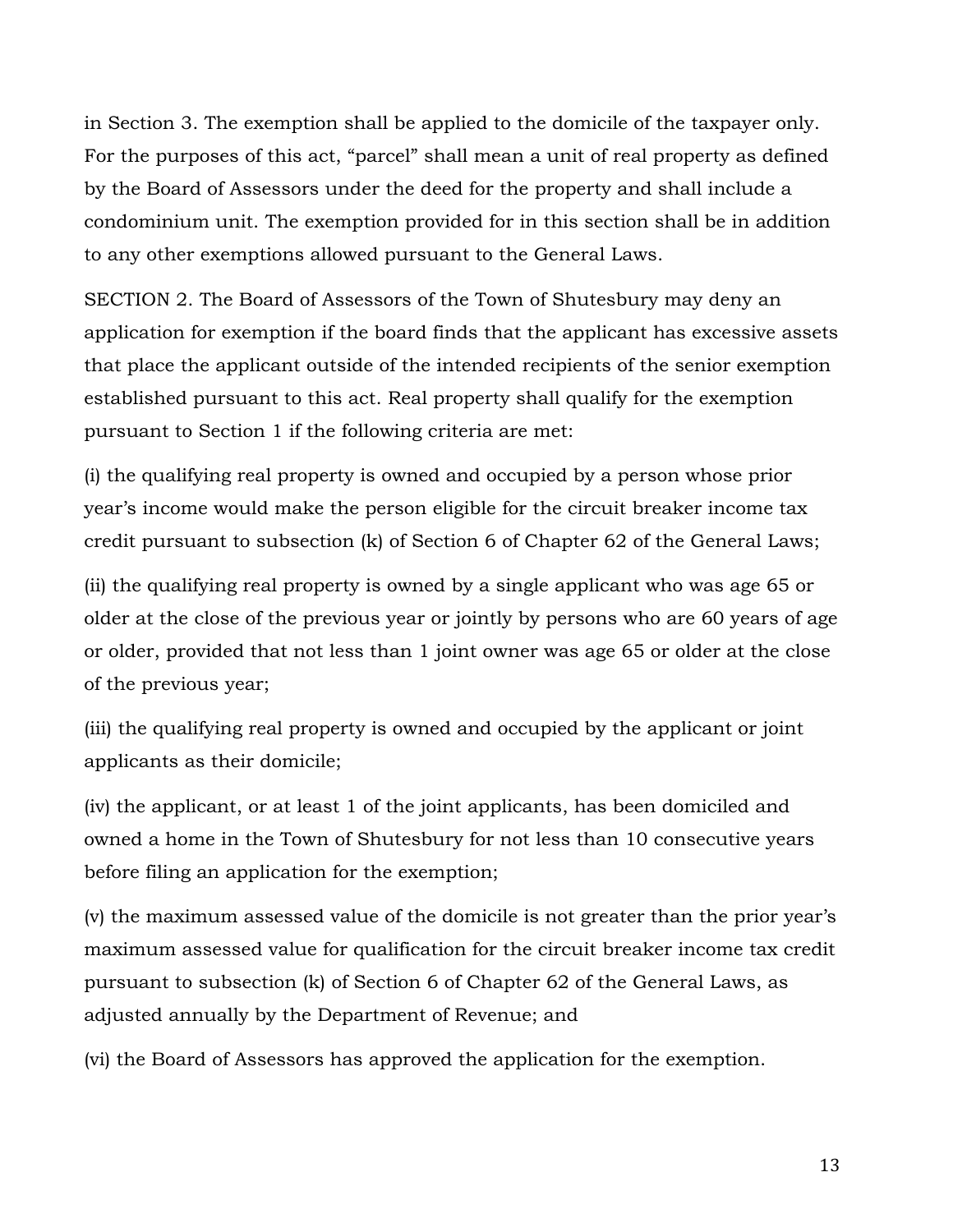SECTION 3. The Select Board of the Town of Shutesbury shall annually set the exemption amount provided for in Section 1; provided, however, that the amount of the exemption shall be not less than 50 per cent and not more than 200 per cent of the amount of the circuit breaker income tax credit pursuant to subsection (k) of Section 6 of Chapter 62 of the General Laws for which the applicant qualified in the previous year. The total amount exempted by this act shall be allocated proportionally within the tax levy on all residential taxpayers.

SECTION 4. A person who seeks to qualify for the exemption pursuant to Section 1 shall, before the deadline established by the Board of Assessors of the town of Shutesbury, file an application, on a form adopted by the Board of Assessors, with the supporting documentation of the applicant's income and assets as described in the application. The application shall be filed each year for which the applicant seeks the exemption.

SECTION 5. No exemption shall be granted pursuant to this act until the Department of Revenue certifies a residential tax rate for the applicable tax year where the total exemption amount is raised by a burden shift within the residential tax levy.

SECTION 6. The exemption provided in this act shall expire 3 years after the effective date of this act; provided, however, that the Town of Shutesbury may reauthorize the exemption for additional 3-year intervals by a vote of the legislative body of the town.

SECTION 7. This act shall take effect upon its passage.

\*\*\*

Assessor Kevin Rudden explained how the Article would expand access to tax relief for Shutesbury seniors.

## Article 18 passed by clear majority.

A motion was made and seconded for the town to vote on Articles 19, 20, 21 and 22 as a consent agenda.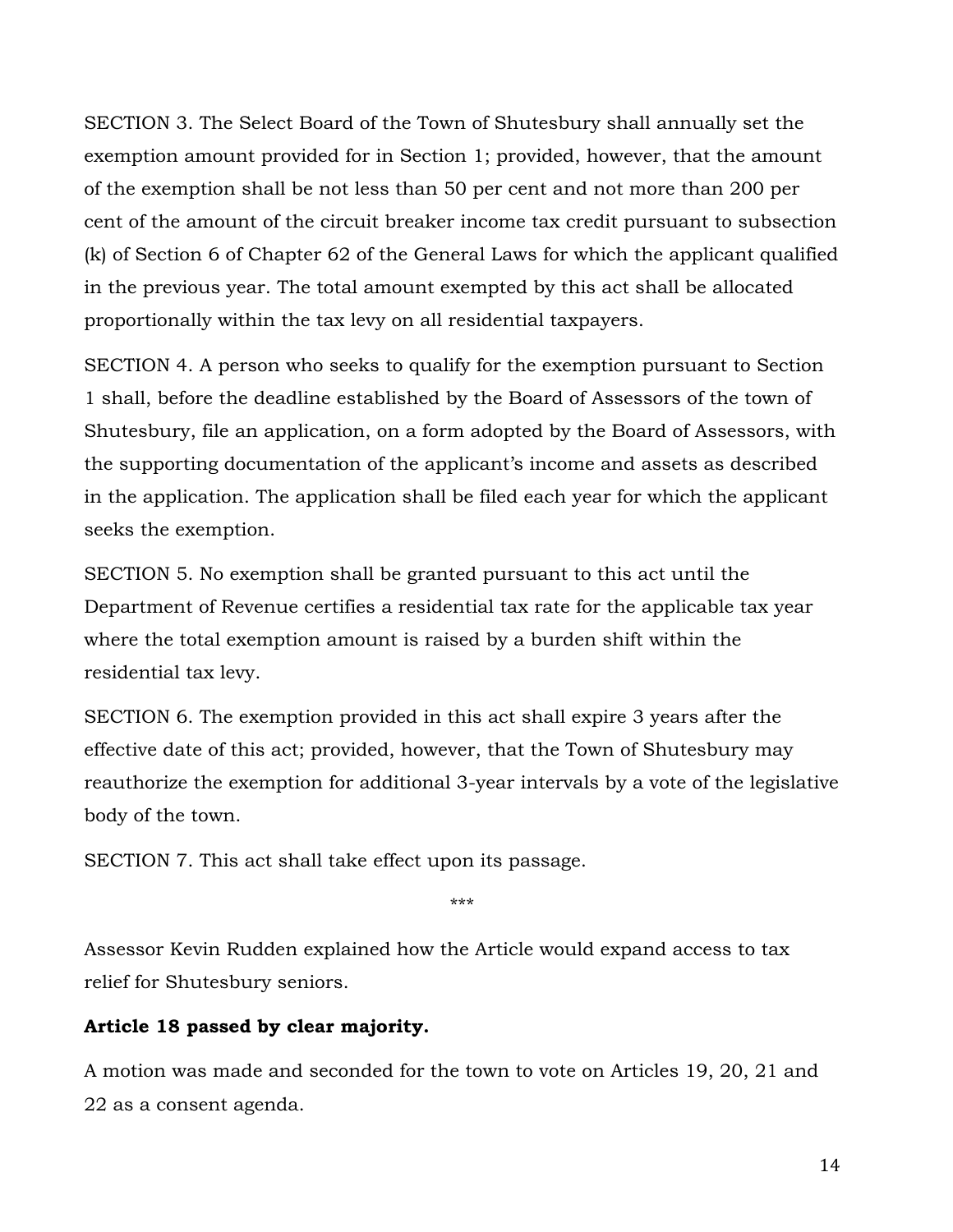#### Motion passed unanimously.

Article 19. To see if the Town will vote to accept and expend funds available from the State for Highway reimbursement programs, such as the Chapter 90 program, without further appropriation, or take any other action thereto.

**Article 20.** To see if the Town will vote to authorize the Treasurer to enter into compensating balance agreements during Fiscal 2021 as permitted by M.G.L. c. 44, section 53F, or take any other action relative thereto.

**Article 21.** To see if the Town will vote to allow the Select Board to apply for, accept and expend state, federal and other grants, which do not require a town appropriation, or take any other action relative thereto.

**Article 22.** To see if the Town will approve the appointment pursuant to MGL Chapter 268A, Section 21A of Catherine Hilton as a Board of Health Administrative Consultant while also serving as an elected official on the Board of Health, or take any other action relative thereto.

#### Article 19, 20, 21 and 22 passed unanimously.

**Article 23.** A motion was made and seconded for the Town of Shutesbury to vote to transfer \$30,000 from the Assessors' Overlay Surplus account to the Assessors' Revaluation account.

Purpose: The Assessors' Office is getting ready for its five-year recertification by the MA Department of Revenue in Fiscal Year 2023. By transferring \$30,000 from the Assessors' Overlay Surplus account, the revaluation account can be funded without the need to raise and appropriate funds within the Fiscal Year 2022 operating budget.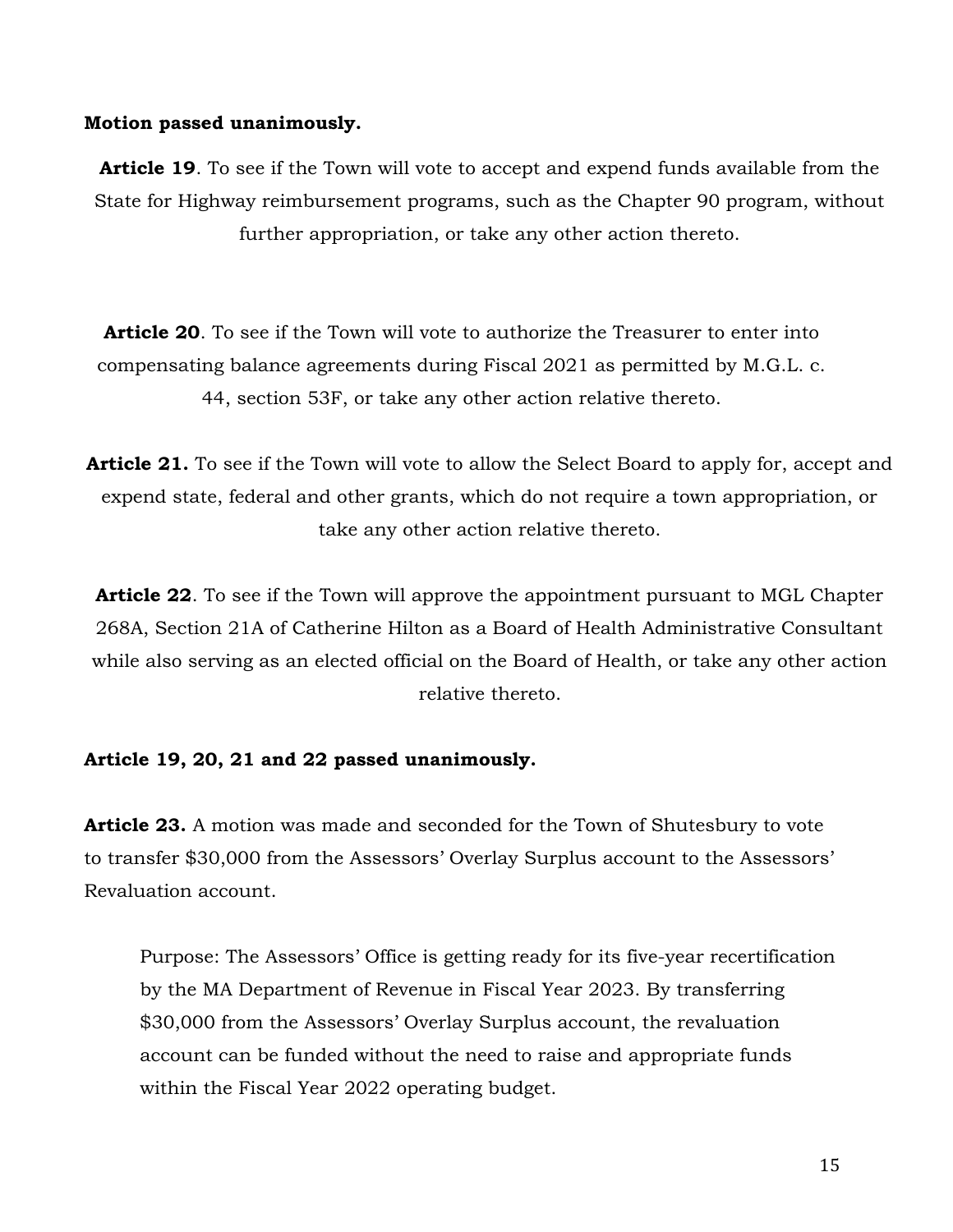### Article 23 passed unanimously.

Article 24. A motion was made and seconded for the Town of Shutesbury to vote to pay salaries from a prior fiscal year with a transfer from free cash, or take any other action in relation thereto.

Purpose: During the onset of the COVID-19 pandemic, the two new members on the Board of Assessors inadvertently were not paid half of their fiscal year 2020 salaries. The sum is \$2,060. This article will allocate funds to pay them retroactively.

## Article 24 passed unanimously.

**Article 25.** A motion was made and seconded for the Town of Shutesbury to vote to approve the payment of \$1713.00 with a transfer of free cash to Mirabito Energy Products.

## Article 25 passed unanimously.

**Article 26.** A motion was made and seconded for the Town to vote to approve annual spending limits for FY2022 for revolving funds established in the Town Bylaws, pursuant to MGL c. 44, sec. 53E1/2, as most recently amended, to (1) authorize revolving funds for certain Town Departments for:

| Revolving fund  | FY2022   |
|-----------------|----------|
|                 | spending |
|                 | limit    |
| Dog license and | \$1,000  |
| control         |          |
|                 |          |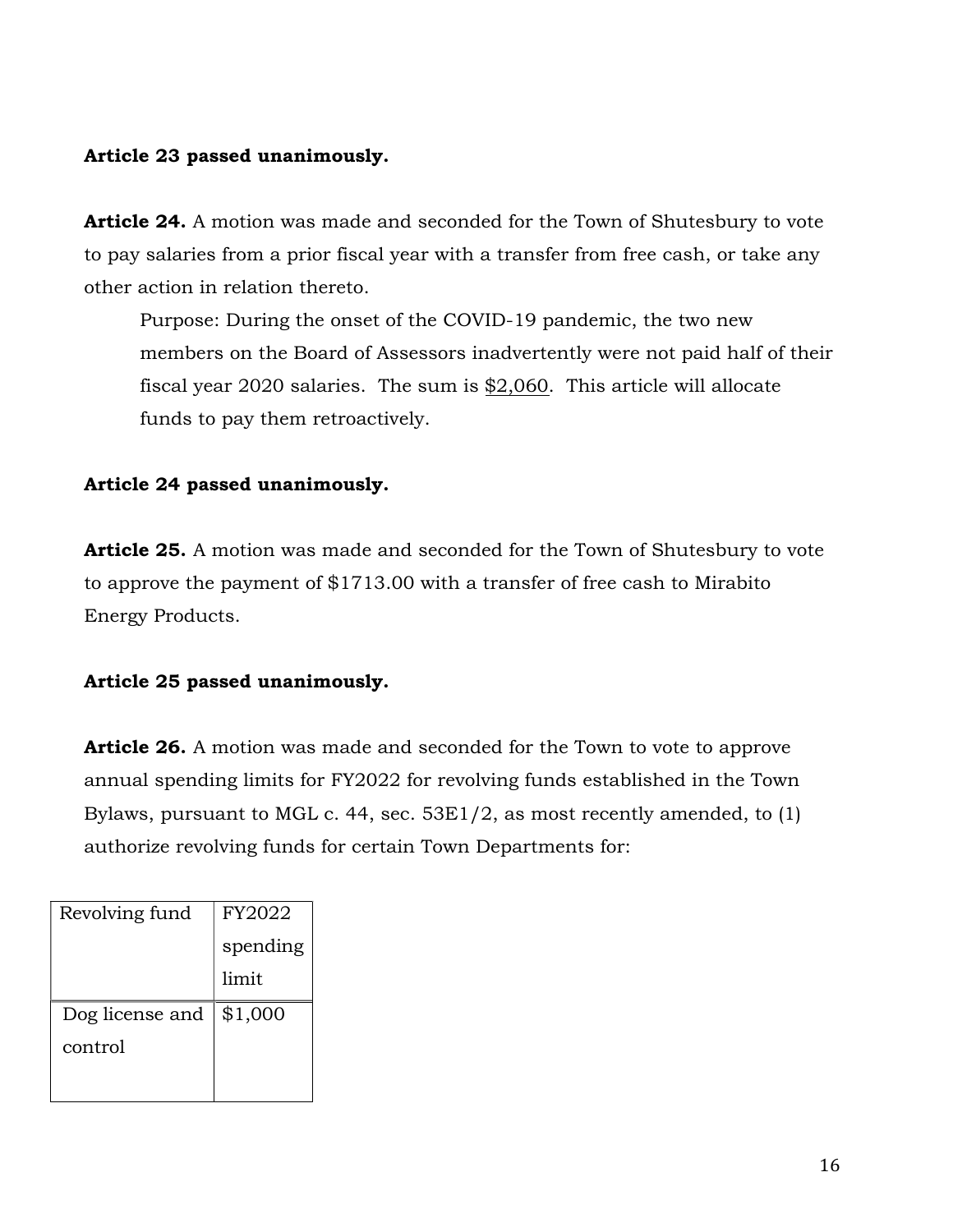| Recycling                | \$25,000 |
|--------------------------|----------|
|                          |          |
| Fire Inspections         | \$3,000  |
| Electrical Inspect       | \$4,000  |
| Plumbing Inspect         | \$5,000  |
| Swimming Exerci          | \$3,000  |
| Library                  | \$10,000 |
|                          |          |
| Conservation             | \$3,000  |
|                          |          |
|                          |          |
|                          |          |
|                          |          |
| SRECS Solar              |          |
| Renewable Energ \$30,000 |          |
| Certificates             |          |
|                          |          |
|                          |          |
|                          |          |
|                          |          |
| <b>COA Seniors</b>       | \$5,000  |

## Article 26 passed unanimously.

Article 27. A motion was made and seconded for the Town to vote to transfer up to \$200,000 from Stabilization funds, to upgrade the Shutesbury Elementary School HVAC Control System, contingent on grant funds not being available for this purpose, or take any other action relative thereto.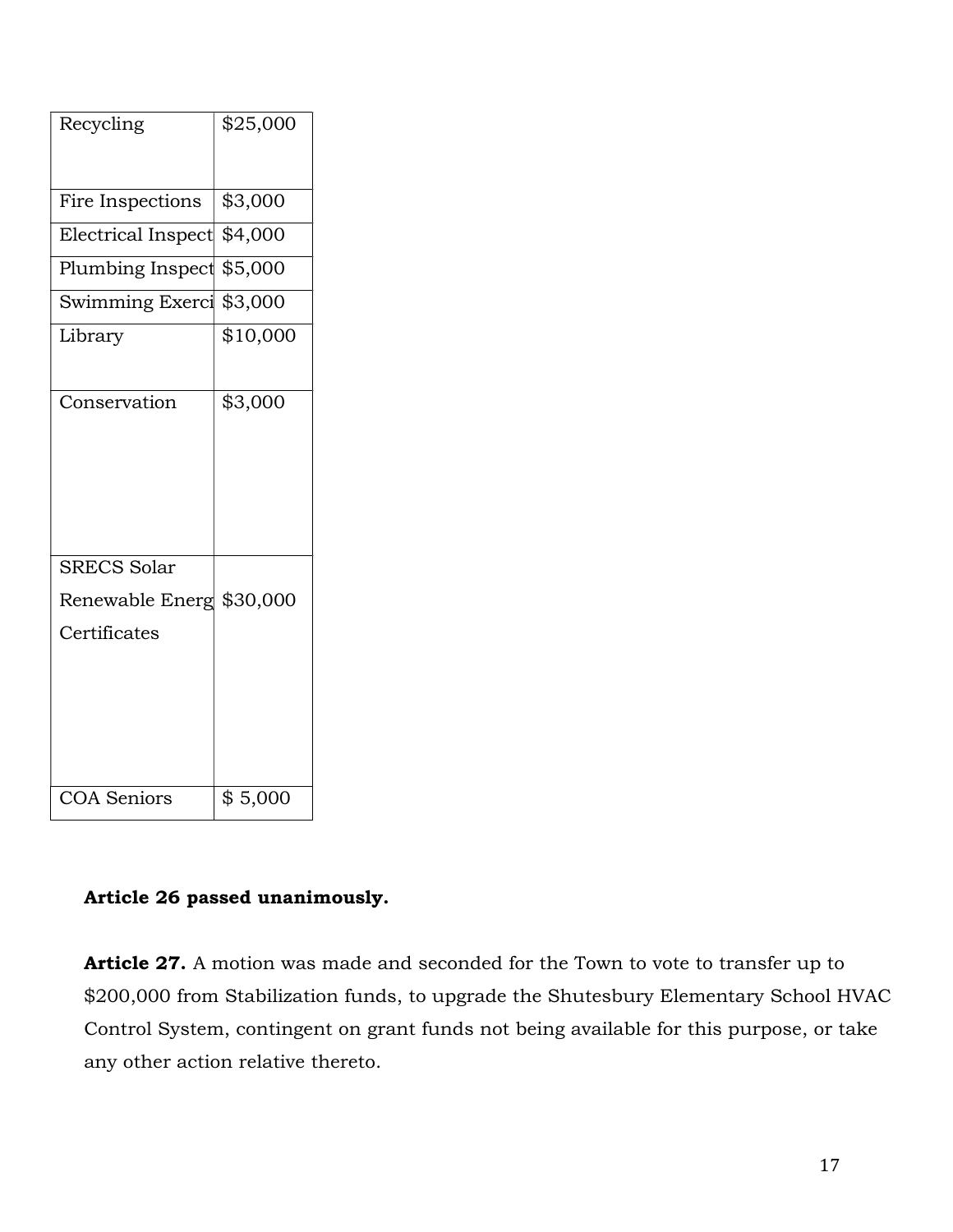#### Article 27 passed unanimously.

**Article 28.** A motion was made and seconded for the Town to vote to authorize the Selectboard to acquire a permanent easement by gift, deed, take by eminent domain, or otherwise acquire, a portion of a parcel of land situated at 380 Locks Pond Road, Shutesbury, MA 01072, now or formerly owned by Crawford Moore, LLC of 65 Wentworth Drive, Amherst, MA 01002, or its agents, assigns, heirs or devisees, for flood, scour, and erosion protection, conservation preservation, and other municipal purposes, said land more particularly shown as "Parcel E-2, Crawford Moore, LLC," on a plan entitled "Plan of Land in the Town of Shutesbury, Franklin County, Showing Location of Permanent Easement Taken by the Town of Shutesbury," dated January 14, 2021, by Nitsch Engineering, to be recorded in the Franklin County Registry of Deeds, and is more particularly bounded and described as follows:

BEGINNING at a point on the westerly sideline of Locks Pond Road at a point S 59o 38' 42" W, a distance of 34.45 feet from station 101+61.77 on the 2020 Construction Baseline; thence S  $75^{\circ}$  22' 35" W, a distance of 43.08 feet to a point; thence N 30 $\degree$  03' 43" W, a distance of approximately 26 feet to a point in the centerline of the Sawmill River; thence northeasterly along the centerline of said river, a distance of approximately 41 feet to a point on the westerly sideline of Locks Pond Road; thence southwesterly along the westerly sideline of Locks Pond Road, a distance of approximately 23 feet to the point of beginning. Containing about 964 square feet.

#### Article 28 passed unanimously.

**Article 29.** A motion was made and seconded for the Town to vote to authorize the Selectboard to acquire a permanent easement by gift, deed, take by eminent domain, or otherwise acquire, a portion of a parcel of land situated at Lakeview Road, Shutesbury, MA 01072, now or formerly owned by the Estate of Raymond M. Moriarty, Ann Destromp, Executor of 38 Clark Street, Holyoke, MA 01040, or